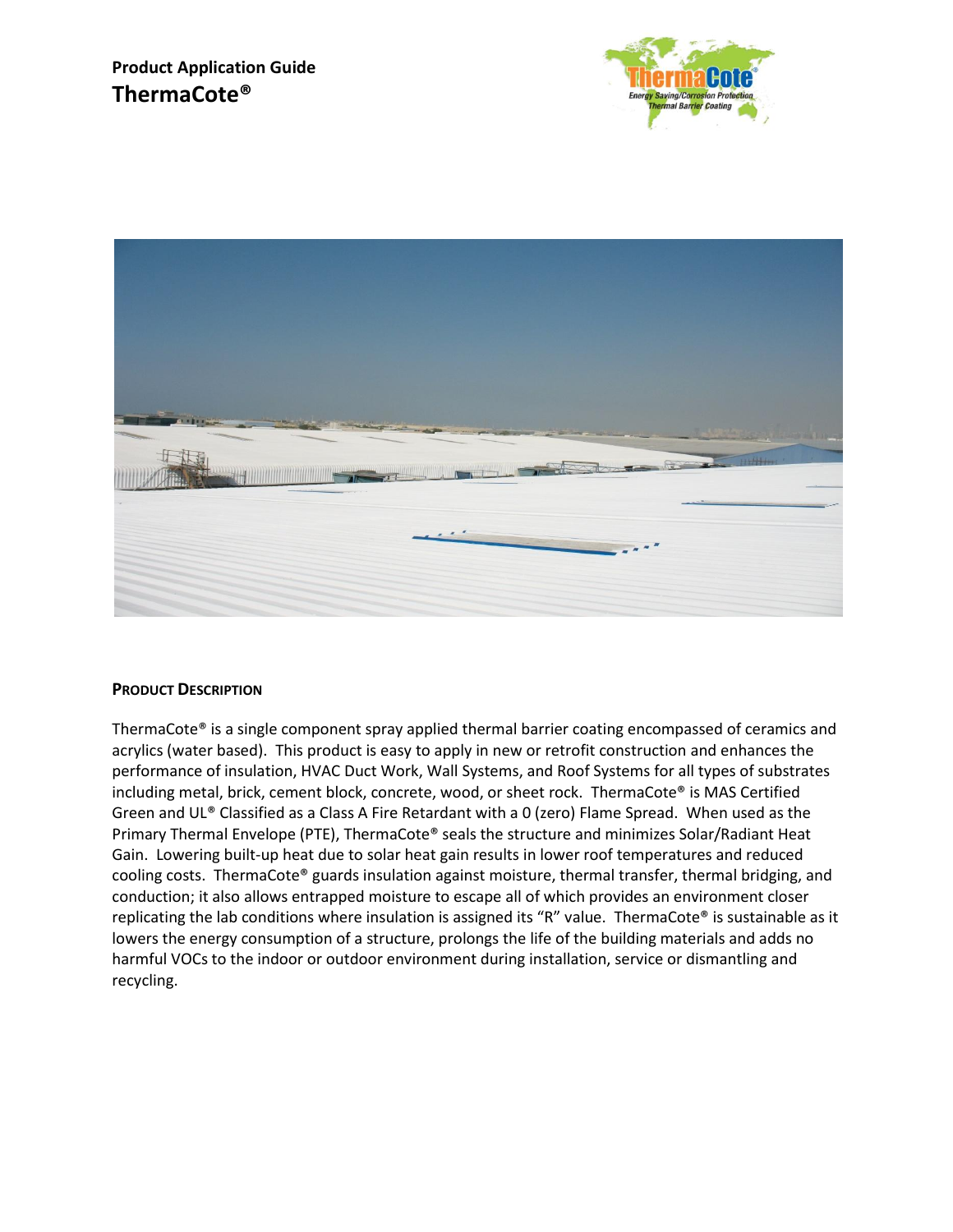# **Product Application Guide ThermaCote®**



#### **EQUIPMENT AND TOOL RECOMMENDATION**

ThermaCote® is a single stage coating designed for application via heavy-duty airless spray equipment. Brushing and rolling is not recommended but may be a feasible alternative for smaller, harder to reach areas.

**Sprayer Requirements**- ThermaCote® requires a sprayer capable of maintaining an output of 2 GPM (8 LPM). ThermaCote, Inc. recommends and is a licensed distributor for Graco® pumps and can assist you with your pump needs. Please see this link for more detailed information about the Graco® Texture Sprayer Line<http://bit.ly/N8CzM7>



Note: It is necessary and ThermaCote, Inc. recommends the removal of all inline filters on the machine and in the spray gun(s) if filters are present to prevent clogging in the machine, unless a coarser (30 mesh) filter replacement is available.

**Hose**-A pressure rated 3/8" hose is recommended for better flow of material when spraying ThermaCote®.



**Mixing Paddle**-We recommend the mixing paddle ("mud paddle") pictured here when preparing ThermaCote® for application.

**Variable Speed Drill**- ½ hp or greater drill is recommended in conjunction with mixing paddle to properly mix ThermaCote® before spraying

**Safety Equipment**-Goggles and respirator

**Optional Gear**- Protective bodysuits, shoe covers, drop cloths, spray shield. \*Caution: Shoe covers can result in loss of traction and should never be worn on sloped or slippery surfaces.

## **SURFACE PREPARATION**

ThermaCote® will adhere to almost any surface which is properly prepared. Proper preparation means the surface is thoroughly cleaned, dry and free of dirt, debris, rust, grease, oil or any other foreign substance.

 New metal surfaces may require removal of temporary protective films. Pressure washing or vinegar wash works well to remove these protective films when necessary.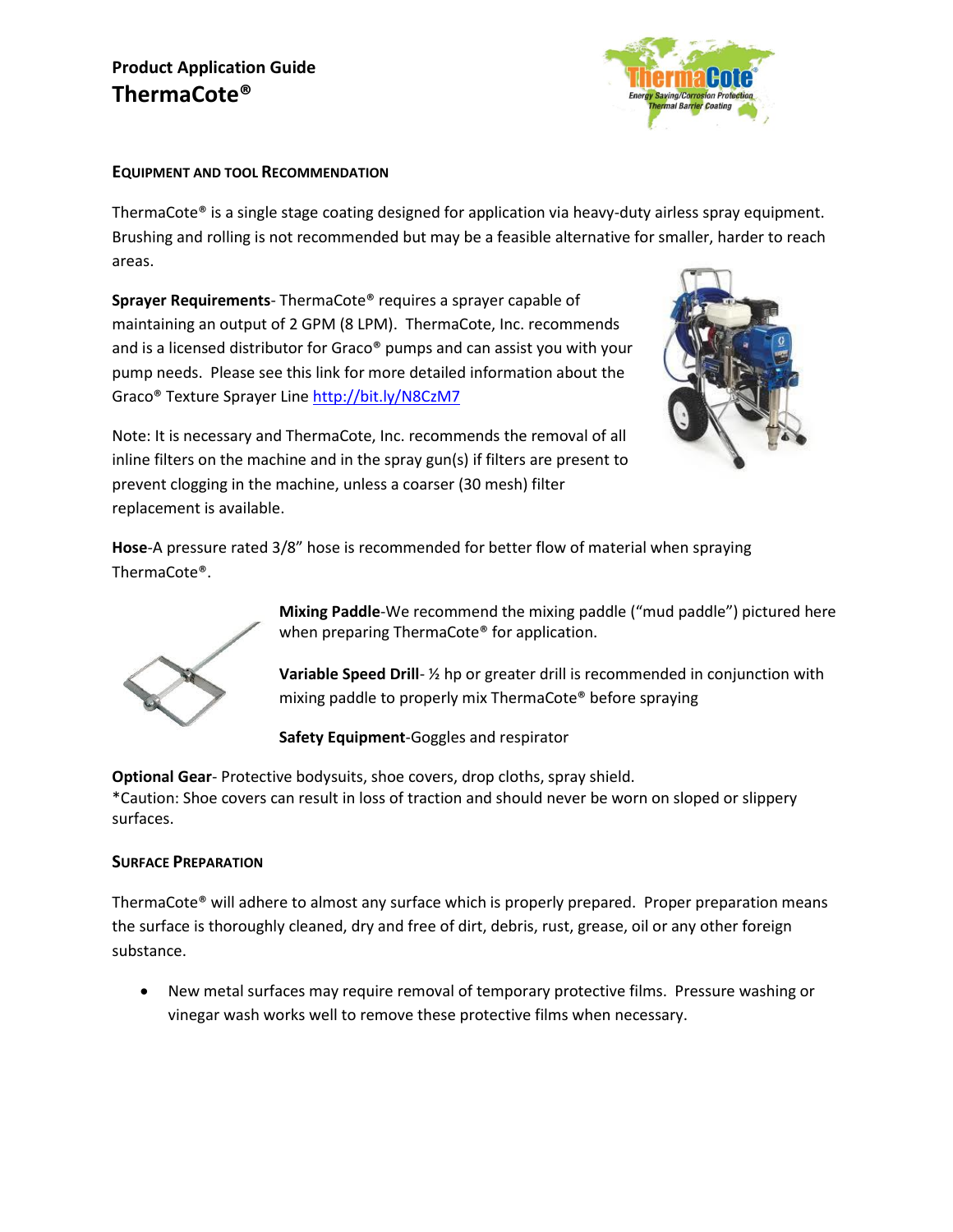# **Product Application Guide ThermaCote®**





 Rusty surfaces may require wire brushing and priming with a suitable primer for the substrate to ensure the best adhesion and finish. A rusty metal surface (as shown) should be pressure washed first, cleaned with a wire brush and coated with an appropriate rust prohibiting primer before the application of ThermaCote®.

 Concrete surfaces should be pressure washed to remove all loose surface material. An extremely porous surface may require block-filler before the application of ThermaCote®.

#### **MIXING INSTRUCTIONS**

Do not open product until ready to apply. Upon opening, notice that ThermaCote® ingredients settle up in the bucket; this is due to the light weight nature of its construction (5 lbs/gallon wet). It is recommended to use the entire contents of an opened container in one application once it has been mixed. Over mixing can result in loss of performance.

ThermaCote® is packaged in 5 gallon buckets. The lid on the bucket has 8 pre-cut notches that must be cut in order to remove the lid (unless using a "lid puller"). On a lid with no pre-cut notches use a sharp blade to make at least 8 evenly spaced slices and use a lid puller to release the lid from the bucket.

1. Insert the mud paddle into the drill and secure.

2. Push the mud paddle through the thick top layer to the bottom of the bucket.



3. Mix ThermaCote® at a slow speed initially, gradually increasing speed; use an

up and down motion and be sure all lumps break up and mix until you have a smooth homogenous liquid (2 minutes or less). Do not scrape the bucket with the drill in motion as this could contaminate the coating with plastic shavings.

#### 4. DO NOT RUN DRILL ON HIGH SPEED

A clean stir stick can be used to gently scrape clinging material from the sides of the bucket but insure that nothing that has become hard or brittle (crusty) is dislodged as this can cause your tips to clog during spraying. A seasoned applicator can properly mix a can of ThermaCote® in less than 2 minutes. DO NOT OVER MIX as this can affect the overall performance of the product.